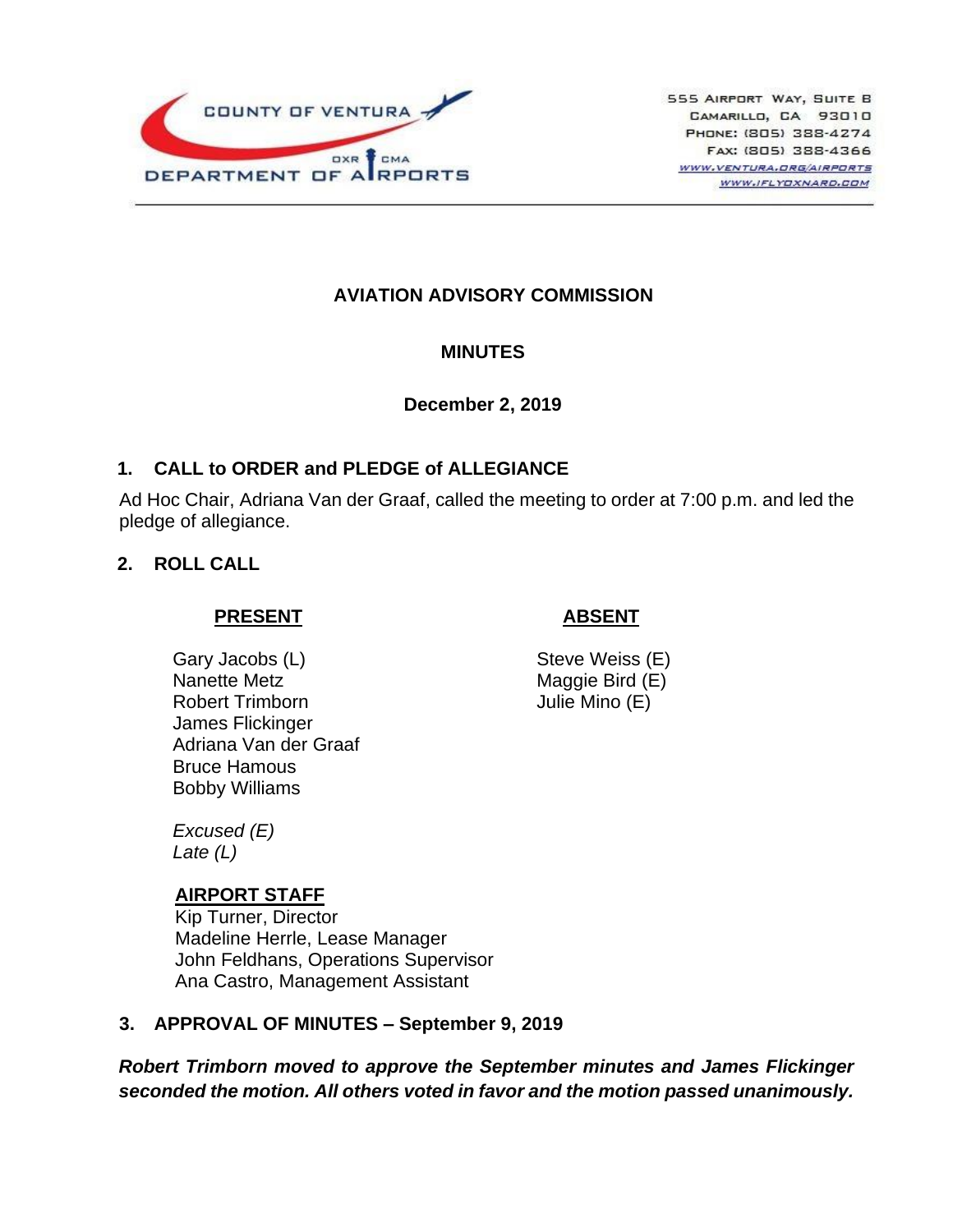**4. PUBLIC COMMENT -** Citizens wishing to speak to the Commission on an airport related item must fill out a speaker card and submit it to the secretary. Comments will be limited to a maximum of **three** minutes per item.

*Speaker cards for issues NOT on the agenda must be submitted before the end of the public comment period.* 

*Speaker cards for issues listed on the agenda must be presented before the item is up for consideration. Speakers will be called when the item is presented.*

Mark Sullivan representing Airport Properties Limited stated concerns about a request for public records he submitted with the Department of Airports. He also stated a concern about large aircraft exceeding 115,000 pounds being allowed to operate out of Camarillo Airport. Mr. Sullivan commented on the Northeast Hangar project and inquired about traffic impacts due to construction. He stated a concern about whether the change order from Toro and the other contractors would negatively impact the Department of Airport's budget.

# **5. UNFINISHED BUSINESS**

None.

# **6. NEW BUSINESS**

### **A. Subject: Approval of, and Authorization for the Director of Airports, or His Designee, to Execute, a Lease with Silverstrand Grid, LLC, for a Battery Storage Facility at the Camarillo Airport Business Park.**

#### **Recommendation:**

Staff requests that your Commission/Authority recommend that the Board of Supervisors:

Approve, and authorize the Director of Airports, or his designee, to execute, the lease with Silverstrand Grid, LLC (Attachment 1) for a battery storage facility at Camarillo Airport Business Park.

Director Kip Turner introduced Dustin Pulciani, Director of Real Estate for Able Grid Energy Solutions. Mr. Pulciani introduced two other staff members from Able Grid Energy Solutions, Eric Stoutenburg, Chief Development Officer, and Jason Knedlhans, Director of Energy Storage Solutions. Staff from Able Grid Energy Solutions went over a PowerPoint presentation and responded to questions posed by Commission members about the battery storage facility.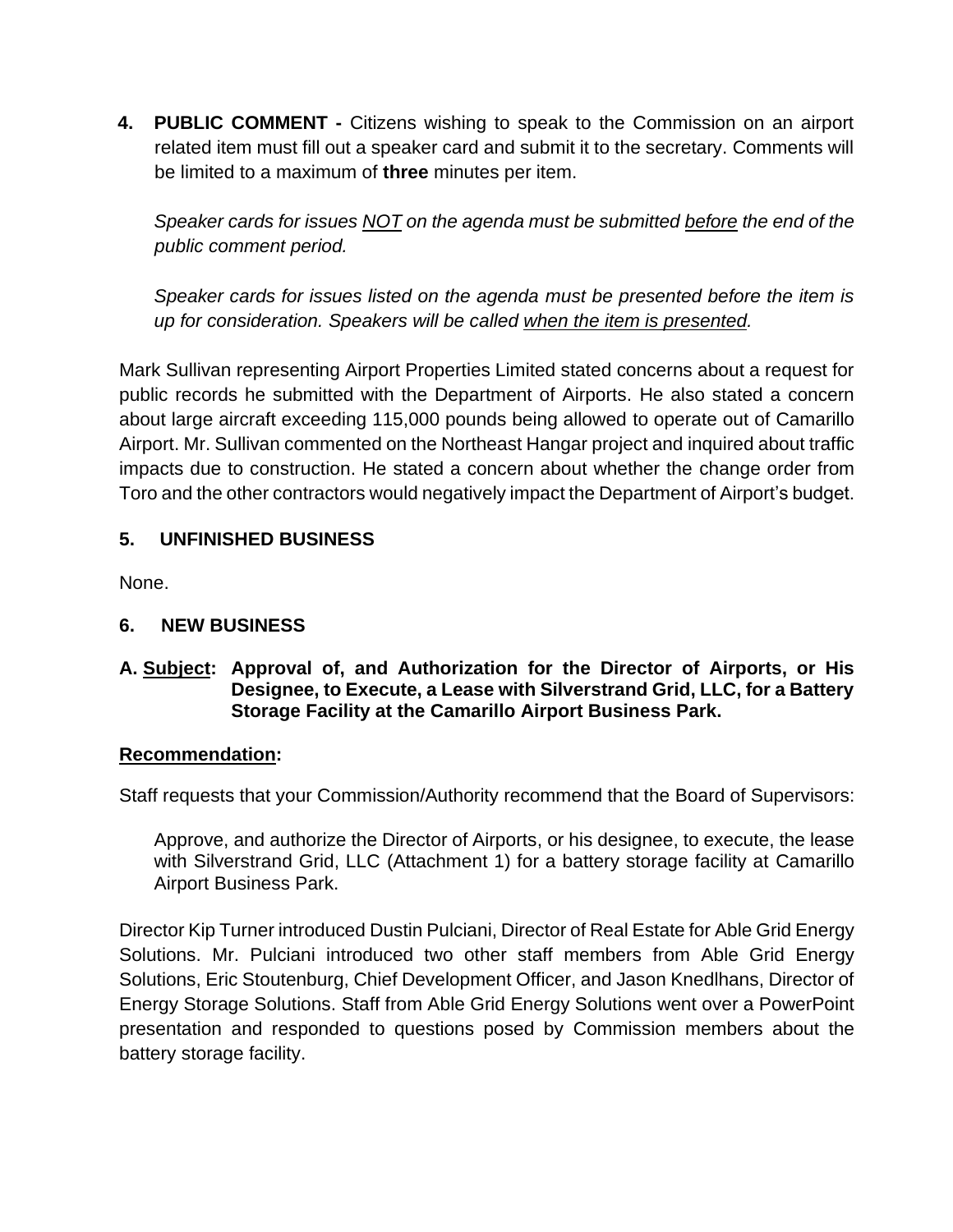*Robert Trimborn moved to approve staff's recommendation and Adriana Van der Graaf seconded the motion. All others voted in favor and the motion passed unanimously.*

### **B. Subject: Review Proposed Amended Bylaws of the Ventura County Aviation Advisory Commission and Recommend Adoption by Board of Supervisors.**

## **Recommendation:**

Staff requests that your Commission review proposed Amended Bylaws of the Ventura County Aviation Advisory Commission and recommend to the Board of Supervisors that it adopt by Resolution the proposed Amended Bylaws.

Commissioner Robert Trimborn went over a PowerPoint presentation and he also outlined the proposed changes to the Bylaws. A lengthy discussion took place about the Commission's role and responsibilities. Mr. Trimborn informed Commission members that they are welcomed to send any additional changes they would like to see in the Bylaws. Commissioner Gary Jacobs requested that any changes be sent to the airport director. Commission members requested that the airport director seek clarification in several areas and report staff's findings back to them. Specifically, it was requested that 1) staff report back with recommendations as to how Commission actions can be transmitted to the Board of Supervisors; 2) staff report back with County Counsel's recommendations regarding Article 6 of the Bylaws and the type of matters that must be referred to the Commission; and 3) staff report back with County Counsel's recommendations as to how a minority vote or matters of dissension should be conveyed to the Board of Supervisors.

# *Robert Trimborn moved to table this item to a future meeting and Adriana Van der Graaf seconded the motion. All others voted in favor and the motion passed unanimously.*

# **7. DIRECTOR'S REPORT**

Director Kip Turner shared that John Lewis passed away in a plane crash that occurred on October 8<sup>th</sup> at Camarillo Airport. Mr. Turner also shared that there were aircraft incidents on September 23<sup>rd</sup>, September 25<sup>th</sup> and September 29<sup>th</sup> at Oxnard Airport however there were no injuries. He stated that County staff had a follow-up meeting with representatives from the hangar owners' association on September 26<sup>th</sup> to discuss the hangar leases. He also stated that a letter went out to tenants on October  $3<sup>rd</sup>$  which provides an update on the status of the hangar leases. Mr. Turner shared that staff is preparing templates for the new leases which he anticipates will go through the public process in early 2020.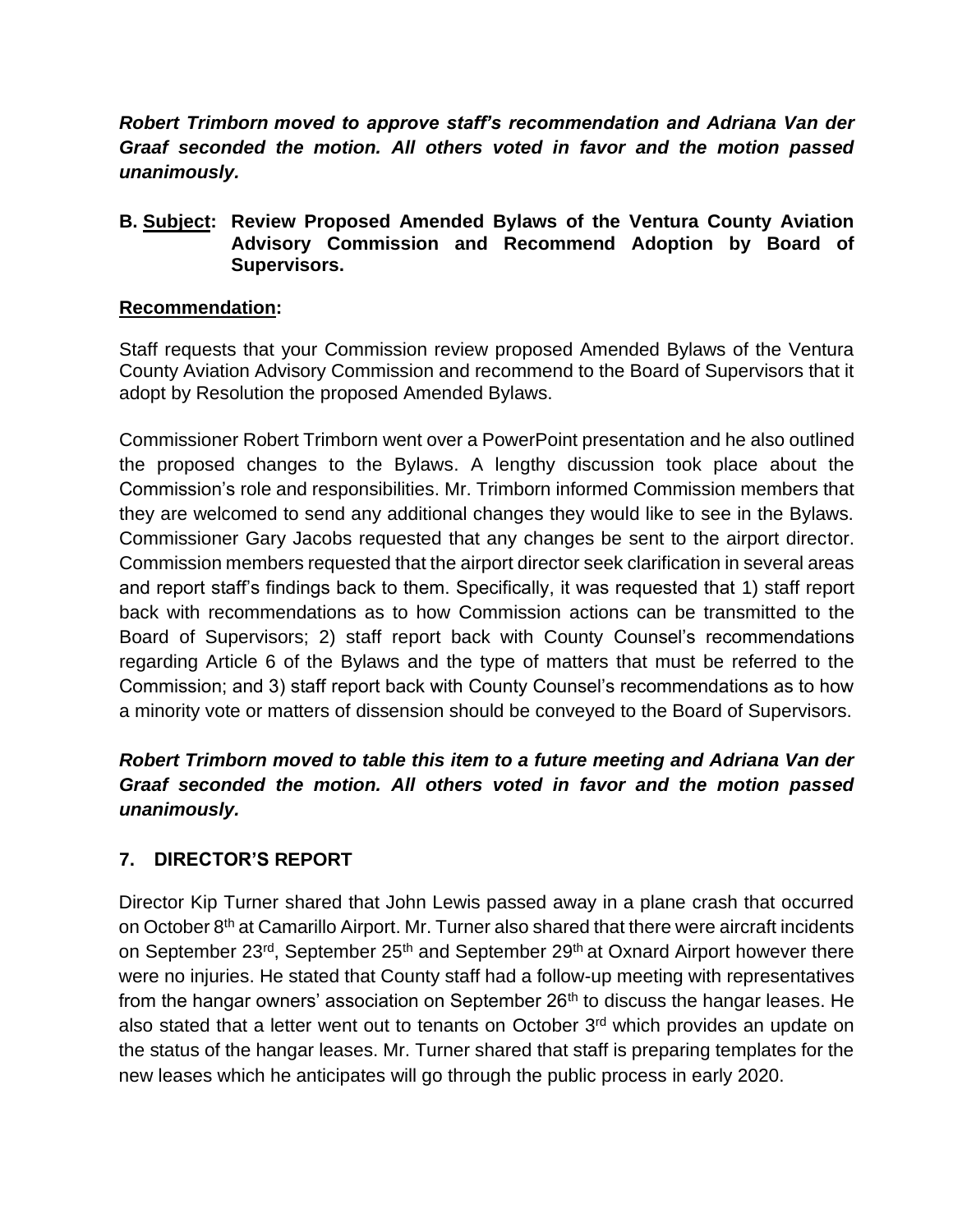Director Turner provided a projects update. Regarding the Northeast Hangar Development at Camarillo Airport, a kick-off meeting is scheduled on December 4th with an anticipated Notice to Proceed on December 5<sup>th</sup>. Regarding the Taxiway H project at Camarillo Airport, the grants have been executed and a contract has been awarded to Maxwell Asphalt. It is anticipated that a Notice to Proceed will go out by the end of the year once the department works out a final bond issue. Regarding the private RKR project (also known as CloudNine) at Camarillo Airport, the public comment period for the environmental review ended on November 20<sup>th</sup>. Once the comments have been reviewed, this matter will come before the Commission, Airport Authorities, and the Board of Supervisors for final approval in early 2020. Regarding the Airport Layout Plan for Oxnard Airport, a draft of the plan was submitted to the Federal Aviation Administration (FAA) for review on October  $8<sup>th</sup>$ . Regarding the runway project at Oxnard Airport, the design scope is being worked out with the FAA and the department's consultant. It is anticipated that construction for this project would take place in June, 2021. Mr. Turner also shared that staff is still working on the discrepancies noted in the Part 139 inspection that occurred at Oxnard Airport. Regarding the master plans for both Camarillo and Oxnard airports, it is anticipated the FAA will contribute \$600,000 towards this effort and the department will contribute the rest of the funds. He anticipates kicking off this project in early 2020 and stated this will be a 12-18 month process.

Director Turner shared that Julie Mino has been appointed to the Aviation Advisory Commission. Mr. Turner also shared that approval for the Silverstrand Grid lease, which was presented at tonight's meeting, is scheduled to go before the Airport Authorities on December 12<sup>th</sup> followed by the Board of Supervisors on December 17<sup>th</sup>. In regards to the Commission bylaws, this item will go before the Board of Supervisors once the Commission has approved a final version. In regards to the design scope for the runway project at Oxnard Airport, this item will go before the Board of Supervisors once the design is finalized with the FAA. He then provided a personnel update regarding vacancies in the department. In the maintenance division, the department hired three people so only two vacancies for a regular position and a temporary position remain. In the administration division, Jorge Rubio is no longer with the department so there is a vacancy for the deputy director position. There is also a vacancy for an engineer position and an operations supervisor position. Mr. Turner stated that his goal is to be fully staffed by end of first quarter in 2020. He shared that he is serving as a board member for the Oxnard Chamber of Commerce and the Camarillo Chamber of Commerce. Lastly, he requested that lease manager Madeline Herrle provide an update on the County of Ventura's census efforts.

# **8. REPORTS**

Monthly Activity Report – August, September, October 2019 Monthly Noise Complaints – August, September, October 2019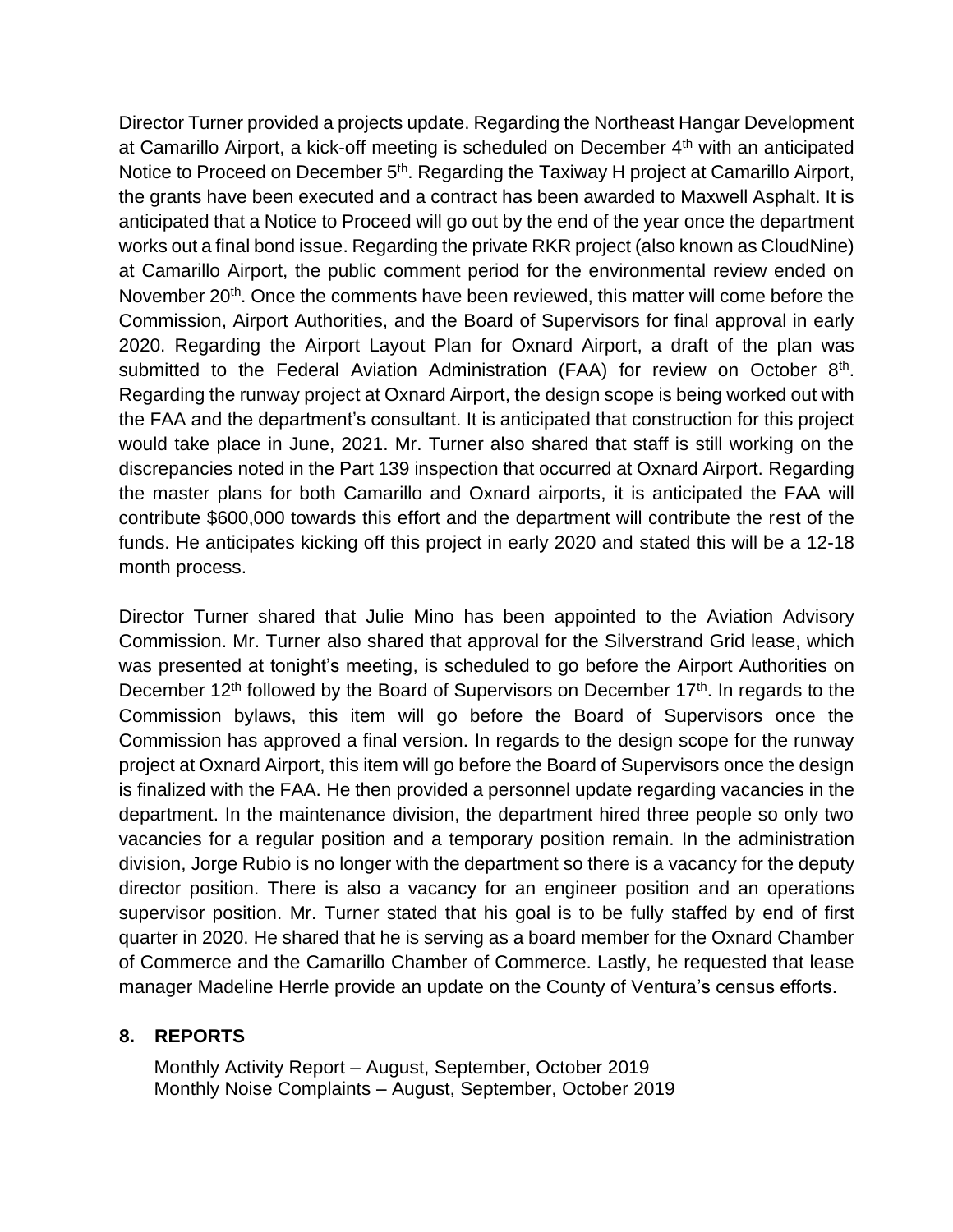Consultant Reports – August, September, October 2019 Airport Tenant Project Status – September, November 2019 Project Status – September, November 2019 Financial Statements Period Ended – September 30, 2019 Financial Statements First Quarter – FY 2019/2020 Rotation Schedule Meeting Calendar

#### *Reports were received and filed.*

#### **9. CORRESPONDENCE**

Memorandum dated August 29, 2019 from Erin Powers to Distribution List re: Environmental Document Review – County Project

Letter dated September 11, 2019 from Erin Powers to Shannon Montano, California Department of Transportation re: State Matching Funds – Federal Aviation Administration Grant AIP 3-06-0339-037-2019 – Camarillo Airport

Letter dated September 12, 2019 from Madeline Herrle to Sheila Sannadan, Adams Broadwell Joseph & Cardozo re: Public Records Request – Silverstrand Grid Project

Letter dated September 17, 2019 from Erin Powers to G. Adams, The Adams Companies re: Notice to Proceed, AEA No. 20-04; INDEPENDENT FEE ESTIMATE for Design Engineering Services for Oxnard Airport – Runway, Taxiway Connectors and Taxiway F Reconstruction

Letter dated September 17, 2019 from Erin Powers to Mead & Hunt, Inc. re: Notice to Proceed; Oxnard Airport – Consulting Service Contract; Preliminary Site Investigation Services for Taxiway F Improvements; AEA No. 20-05

Letter dated September 18, 2019 from Madeline Herrle to Mark Sullivan, The Law Office of Mark F. Sullivan re: Airport Properties Limited, LLC; Public Records Request dated September 9, 2019

Letter dated September 19, 2019 from Madeline Herrle to John Neustadt re: Public Records Request dated September 9, 2019

Letter dated September 25, 2019 from Madeline Herrle to Mark Sullivan, The Law Office of Mark F. Sullivan re: Airport Properties Limited, LLC; Public Records Request dated September 9, 2019

Letter dated September 26, 2019 from Madeline Herrle to Mark Sullivan, The Law Office of Mark F. Sullivan re: Airport Properties Limited, LLC; Public Records Request dated September 13, 2019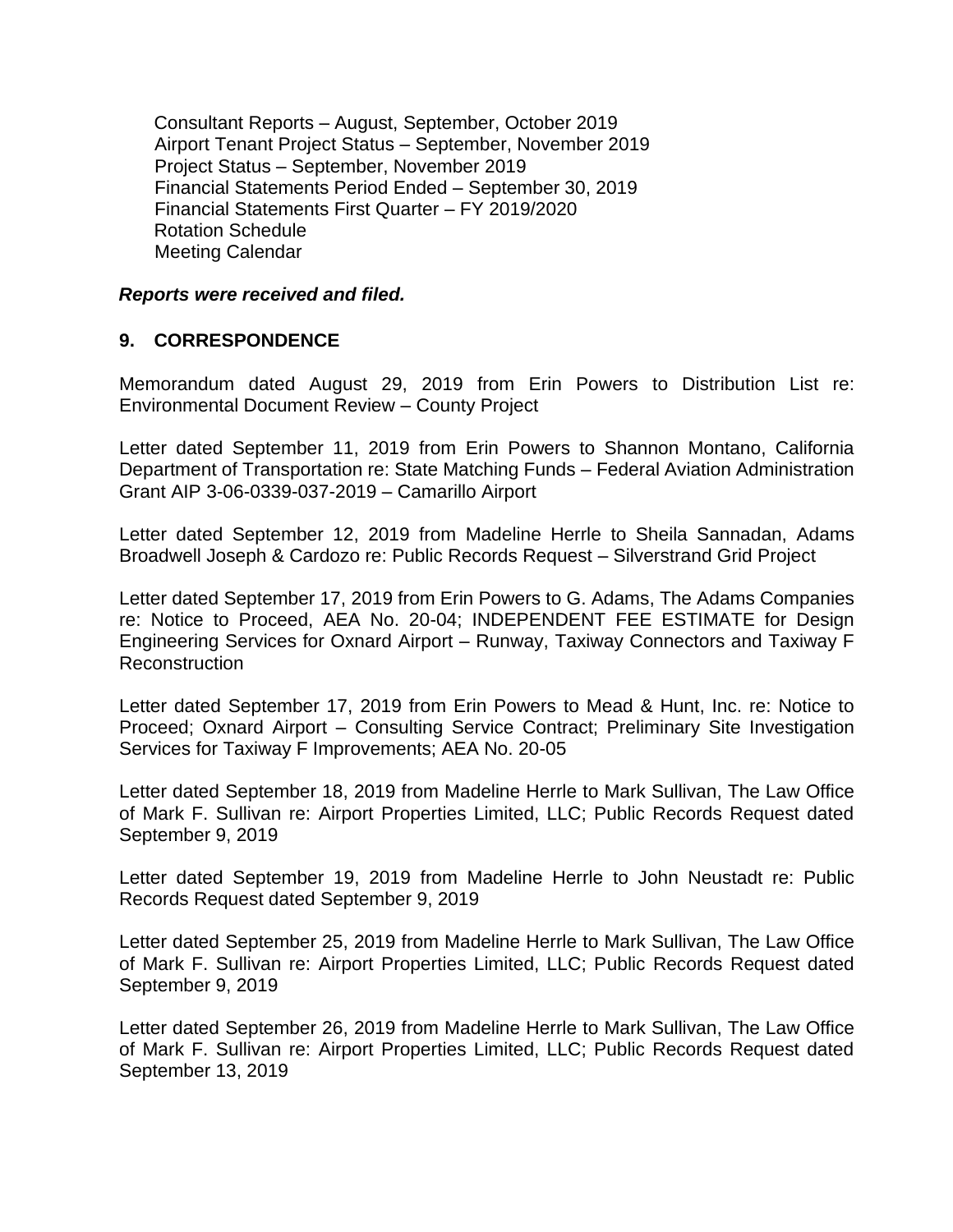Letter dated October 3, 2019 from Erin Powers to James Harris, Coffman Associates, Inc. re: Notice to Proceed; Oxnard and Camarillo Airports – Professional Services Contract; AEA No. 20-01

Letter dated October 3, 2019 from Kip Turner to Hangar Owners and Tenants

Letter dated October 4, 2019 from Madeline Herrle to Sharon Evans, Sharon Evans Aviation Research, LLC re: Public Records Request dated September 26, 2019 for Airport FBO Lease Information and Airport Fuel Data

Letter dated October 7, 2019 from Madeline Herrle to Ron Rasak, RKR, Inc. re: Project Signs at Las Posas

Letter dated October 8, 2019 from Madeline Herrle to John Neustadt re: Public Records Request dated September 9, 2019

Letter dated October 8, 2019 from Erin Powers to Maxwell Asphalt, Inc. re: Contract for Camarillo Airport – Taxiway H Pavement Rehabilitation, FAA AIP No. 3-06-0339-037- 2019; Specification No: DOA 19-02; Project No: CMA-236

Letter dated October 9, 2019 from Madeline Herrle to Gerald Alves, Airport Properties Limited, LLC re: Camarillo Airport / Row "H" Security Deposit

Letter dated October 9, 2019 from Madeline Herrle to Ron Rasak, RKR, Inc. re: Project Signs at Las Posas

Letter dated October 10, 2019 from Madeline Herrle to Gerald Alves, Airport Properties Limited, LLC re: Evidence of Insurance

Notice of Availability and Intent to Adopt a Mitigated Negative Declaration dated October 21, 2019 re: CloudNine at Camarillo

Letter dated October 21, 2019 from Madeline Herrle to Mark Sullivan, The Law Office of Mark F. Sullivan re: Airport Properties Limited, LLC; Public Records Request dated September 13, 2019

Letter dated October 22, 2019 from Erin Powers to Jeff Leonard, Mead and Hunt, Inc. re: Notice to Proceed, AEA No. 20-02; Professional Services Contract for Oxnard and Camarillo Airports

Letter dated October 22, 2019 from Erin Powers to Mead & Hunt, Inc. re: Notice to Proceed; Camarillo Airport – Consulting Service Contract; Construction Administration Services for Taxiway H Pavement Rehabilitation; AEA No. 20-03

Letter dated October 25, 2019 from Madeline Herrle to Gregory Peacock, Tactical Communications re: Your Letter dated October 10, 2019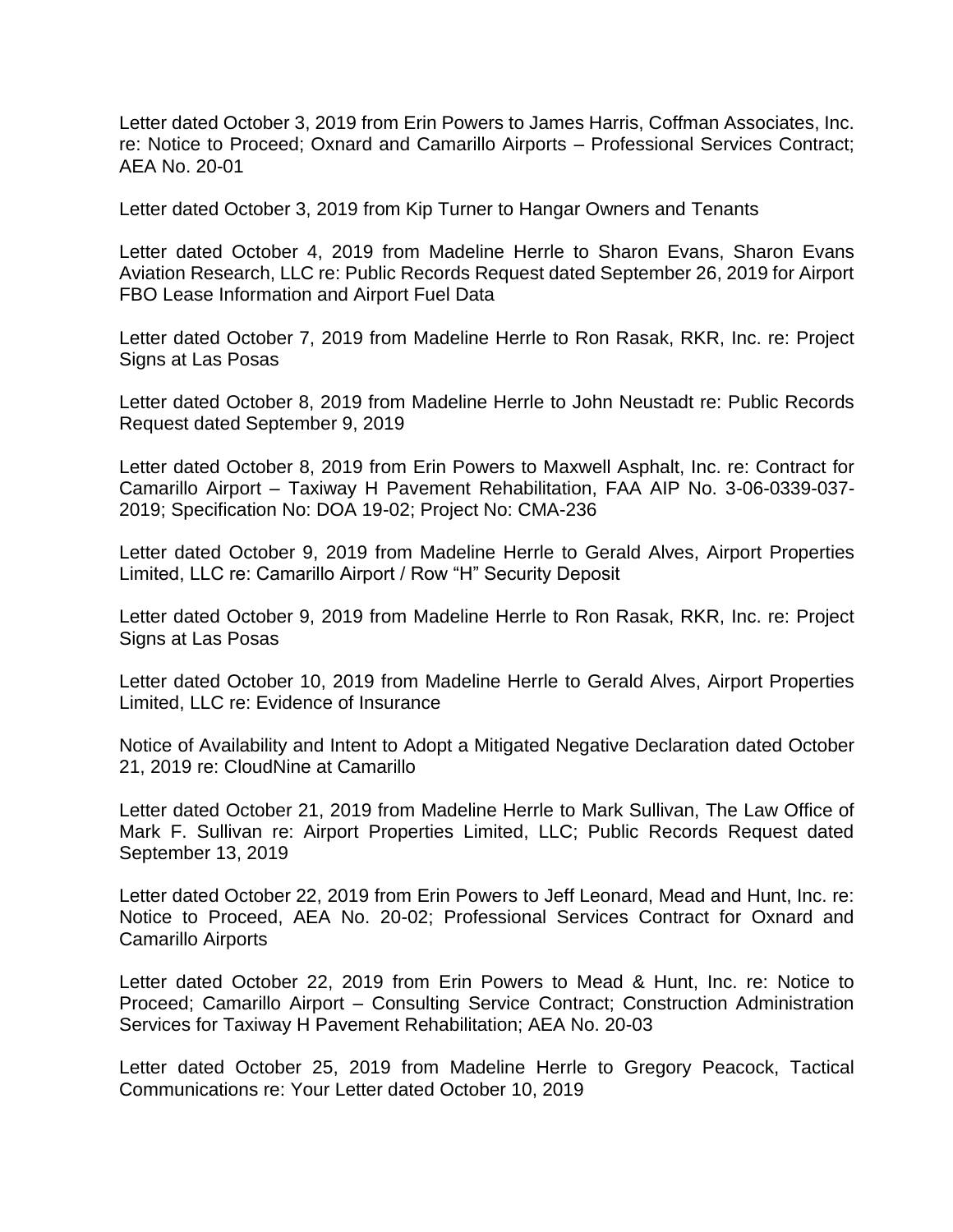Letter dated October 25, 2019 from Madeline Herrle to Randy Michel re: Oxnard Airport **Hangars** 

Letter dated October 30, 2019 from Madeline Herrle to Ron Rasak, RKR, Inc. re: Your Letter dated October 28, 2019

Letter dated November 6, 2019 from Madeline Herrle to Cathy Ramos Marquez, Blackdot re: T Mobile Lease Amendment – Oxnard Airport; 2889 West 5<sup>th</sup> Street, Oxnard CA

Letter dated November 7, 2019 from Mark Sullivan, Law Office of Mark F. Sullivan to Kip Turner re: Conflict Between Taxilane Design for Cloud 9 Hangars and the Camarillo Joint Powers Agreement of 1977

Letter dated November 12, 2019 from Madeline Herrle to Mark Sullivan, The Law Office of Mark F. Sullivan re: Airport Properties Limited, LLC; Public Records Request dated October 10, 2019

Letter dated November 14, 2019 from Erin Powers to Brenda Perez, Federal Aviation Administration (FAA) re: Support for a Categorical Exclusion for the Preparation of an Airport Master Plan for the Camarillo Airport (CMA), Camarillo, California

Letter dated November 15, 2019 from Kip Turner to Mark Sullivan re: Letter Received Concerning Potential Conflict Between Taxilane Design for Cloud 9 Hangars and the Camarillo Joint Powers Agreement of 1977

Letter dated November 15, 2019 from Kip Turner to Ronald Rasak re: Project Signs at Las Posas

Letter dated November 19, 2019 from Ronald Rasak, RKR Incorporated to Kip Turner re: Boeing 737 Operations from CloudNine

#### *Correspondence was received and filed.*

#### **10. MISCELLANEOUS**

*Information was received and filed.*

#### **11. COMMISSION COMMENTS**

Commissioner Robert Trimborn stated that he has been appointed as the director of the Wings Over Camarillo Air Show.

Commissioner Bruce Hamous thanked the subcommittee for their efforts in reviewing the Commission's bylaws. Commissioner Bobby Williams also thanked the subcommittee.